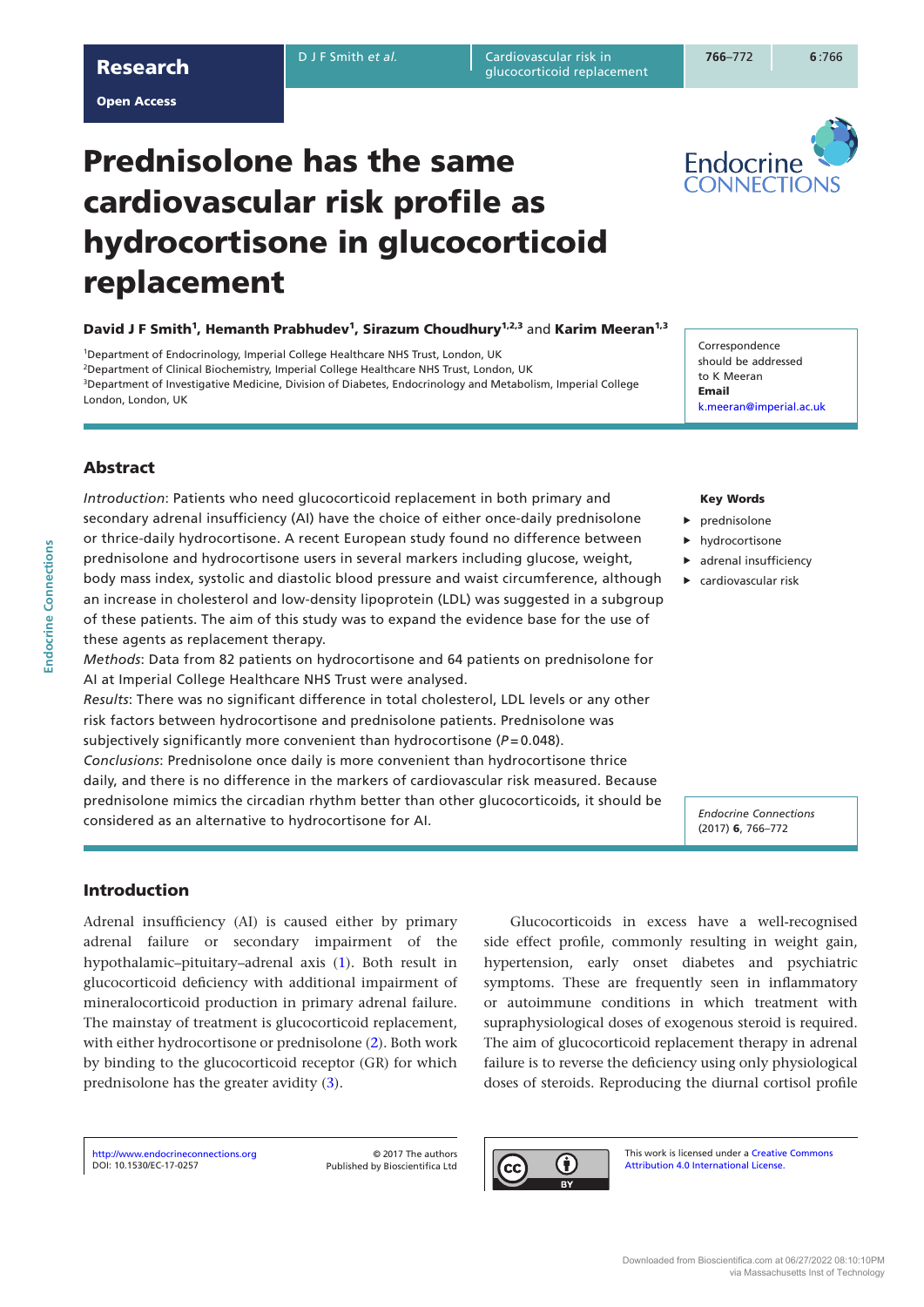with oral medication is a significant challenge because normal cortisol production is pulsatile and consists of a circadian rhythm and an ultradian rhythm [\(3,](#page-5-2) [4,](#page-5-3) [5](#page-5-4)). Under-replacement may cause lethargy and an increased risk of Addisonian crises, whereas excessive replacement puts patients at the risk of Cushingoid symptoms and cardiovascular disease [\(6](#page-5-5), [7](#page-5-6)). In an attempt to mimic circadian rhythmicity, hydrocortisone analogues have been developed, including dual release hydrocortisone (Duocort) [\(8\)](#page-5-7) and delayed release hydrocortisone (Chronocort) [\(9](#page-5-8)). The use of subcutaneous pumps for hydrocortisone delivery has also been attempted with variable success [\(10\)](#page-5-9). Hydrocortisone is currently the default choice for cortisol replacement as it is identical to the cortisol secreted by the adrenal glands. *In vitro* studies of the GR have further suggested that the synthetic steroids such as dexamethasone and prednisolone alter the normal transcription processes within target cells as a result of their greater avidity for the GR [\(4](#page-5-3)). In particular, GRs activated by synthetic glucocorticoids require significantly more time to dissociate from nuclear promoters, suggesting that steroid effects may be seen long after the synthetic glucocorticoid has been washed out.

However, hydrocortisone possesses a short halflife which prevents once-daily oral administration ([11](#page-5-10)). Hydrocortisone must be taken thrice a day to ensure sufficient trough levels, but this comes at the cost of producing post-dose peaks that are not physiological, and cumulatively results in excess steroid exposure. Most patients taking hydrocortisone for AI are either over- or under-treated [\(11](#page-5-10), [12\)](#page-5-11). The risks of over-replacement have not been fully elucidated until recently, and are often overlooked due to an appropriate fear of Addisonian crises. However, evidence of harm from a minor excess of cortisol is apparent from patients who have subclinical autonomous cortisol production with an associated increase in morbidity and mortality from cardiovascular disease ([13,](#page-5-12) [14](#page-5-13)).

Although prednisolone mimics the physiological cortisol profile more closely than hydrocortisone [\(15,](#page-5-14) [16](#page-5-15)), there is no evidence at present as to which steroid is more appropriate to treat AI. In the absence of such data, we offer patients either hydrocortisone (10+5+5mg daily) or prednisolone (2–4mg once daily). For convenience, some patients now choose the latter. To optimise the dose, patients are offered a hydrocortisone day curve ([17](#page-5-16)) or a prednisolone level. We have set up our own prednisolone assay and aim for an eight-hour trough level of between 15 and 25µg/L [\(http://www.imperialendo.](http://www.imperialendo.com/prednisolone) [com/prednisolone](http://www.imperialendo.com/prednisolone), accessed 28th July 2017) [\(15](#page-5-14)).

All patients on steroid replacement are regularly assessed for cardiovascular risk, as this is the commonest cause of premature death in this group [\(18](#page-5-17)). A recent European report found that most markers of cardiovascular risk were the same in patients on prednisolone and hydrocortisone, except for total cholesterol (TC) and lowdensity lipoprotein (LDL), where the values were higher in the prednisolone cohort ([19\)](#page-5-18). We have therefore collected data from Imperial College Healthcare NHS Trust, a tertiary centre to compare a more homogeneous group of patients on prednisolone or hydrocortisone replacement.

## Methods

Data were collected from patients who were reviewed between December 2016 and May 2017 taking either prednisolone or hydrocortisone as glucocorticoid replacement therapy for primary or secondary AI at Imperial College Healthcare NHS Trust in London. Patients were between the ages of 18 and 80, had been taking the relevant steroid for more than one month and were not using any other glucocorticoids concurrently. Individuals taking glucocorticoids for suppression of autoimmune disease or other systemic disease were excluded, as were people with congenital adrenal hyperplasia. After applying these criteria, we obtained data from 146 patients, 82 of whom were taking hydrocortisone, with 64 on prednisolone. In order to ensure that there was no age bias, we also carried out a subanalysis of patients aged 18–65. All patients had gone through a normal puberty. Consent was obtained from each patient after full explanation of the purpose and nature of all procedures. As this was a study of normal patient care, and as no intervention was carried out for the purpose of this audit, ethics committee approval was not required.

We used data obtained from our routine clinical screening, analysing parameters including blood pressure, body mass index (BMI), waist-to-hip circumference ratio, lipid profile, glycosylated haemoglobin, random glucose, patient satisfaction, frequency of type 2 diabetes diagnoses and frequency of diagnosed hypertension.

The Shapiro–Wilk test was used to check for the data being normally distributed. Where data were normally distributed, Levene's test was employed to confirm homogeneity of variances between prednisolone and hydrocortisone groups, prior to subsequent analysis using Student's *t*-test (alpha level 0.05). The Mann–Whitney *U*-test was used to assess all other non-parametric data (alpha level 0.05). Data were collected and collated into



[DOI: 10.1530/EC-17-0257](http://dx.doi.org/10.1530/EC-17-0257) http://www.endocrineconnections.org © 2017 The authors

Published by Bioscientifica Ltd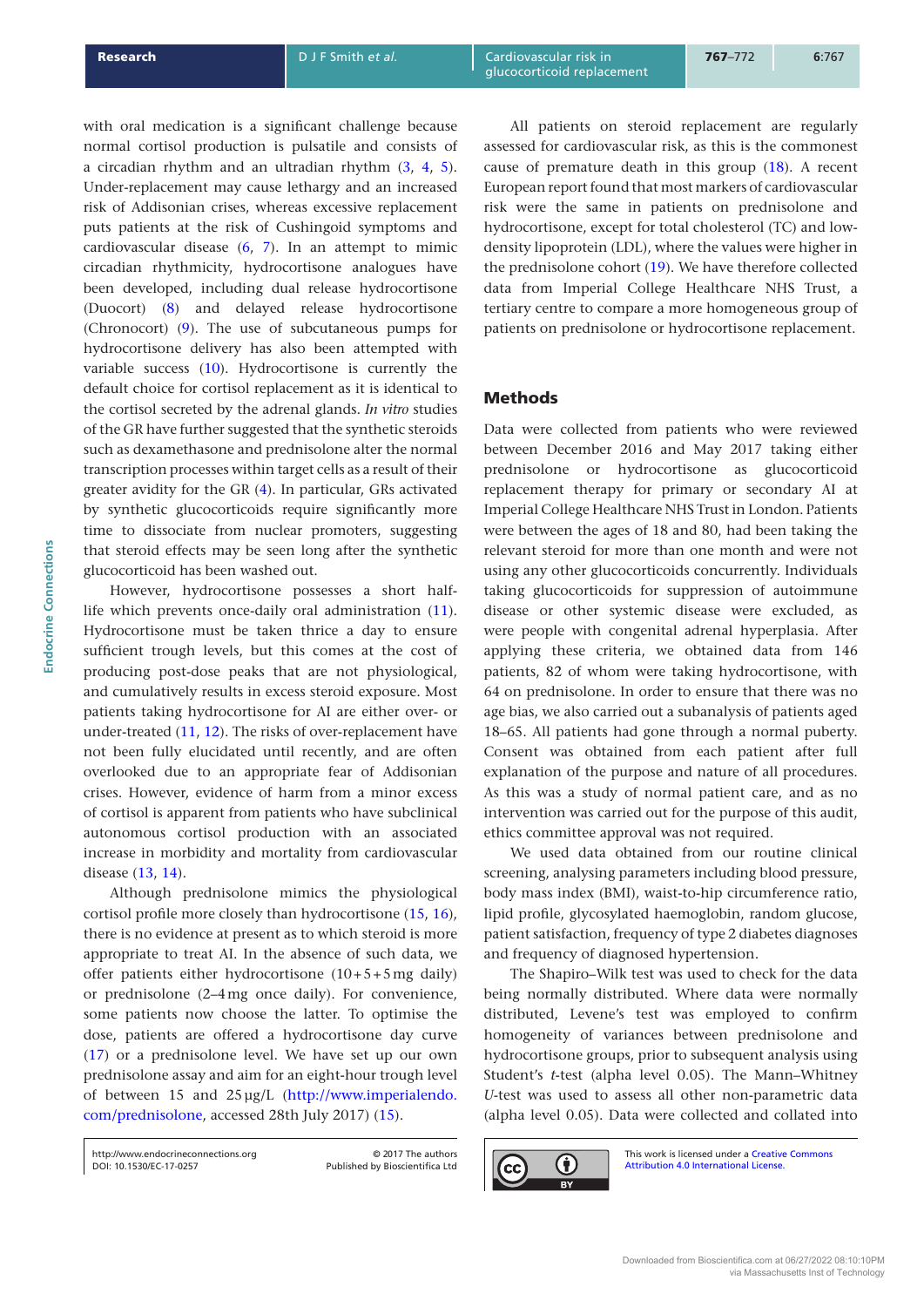Table 1 Demographics and characteristics of patients taking glucocorticoids as replacement therapy.

|                              |                       | <b>Prednisolone</b> |
|------------------------------|-----------------------|---------------------|
|                              | <b>Hydrocortisone</b> |                     |
| Total patients               | 82                    | 64                  |
| Mean age (s.p.)              | 57.3 (16.0)           | 52.2 (15.7)         |
| Median age                   | 58.0 (IQR-23)         | 53.5 (IQR-26)       |
| Female (%)                   | 62                    | 53                  |
| Type 2 diabetes mellitus (%) | 22                    | 19                  |
| Hypertension (%)             | 22                    | 22                  |
| Anti-hypertensives (%)       | 34                    | 26                  |
| Statins (%)                  | 34                    | 25                  |
| Secondary AI (%)             | 74                    | 83                  |
|                              |                       |                     |

Microsoft Excel 2016 (Microsoft, released 2015). Further statistical analysis was performed using IBM SPSS Statistics for Windows, Version 24.0 (IBM, released 2016).

## **Results**

The baseline demographic data are shown in Table 1. The proportion of patients taking anti-hypertensives or statins was similar between the two groups, as were diagnoses of diabetes and hypertension. The proportion of patients with primary AI vs secondary AI was equivalent in both treatment groups. The mean total daily cumulative dose of hydrocortisone was 20.5mg, while the mean dose of prednisolone was 3.7mg taken once daily (Table 2). The mean hydrocortisone doses used in cases of primary AI and secondary AI were 22.3mg and 19.9mg, respectively. In the prednisolone group, the mean dose in primary AI was 3.9mg compared to 3.6mg in secondary AI. There was no difference in hydrocortisone or prednisolone doses between patients with primary and secondary AI. The distribution of doses of each drug is depicted in [Fig. 1](#page-3-0)  [\(A](#page-3-0) and [B\)](#page-3-0). Two patients who were on hydrocortisone at first review chose to switch to prednisolone, so their data were included in both groups.

Our study has found no significant difference in any cardiovascular risk factors between patients taking either prednisolone or hydrocortisone replacement, apart from a slightly lower waist-to-hip ratio (WHR) in patients on prednisolone (Table 2). In particular, there was no difference in LDL or TC. We also noted significantly higher subjective satisfaction scores in the prednisolone cohort (Tables 2 and [3\)](#page-3-0). The subgroup analysis of patients between 18 and 65 also found no difference in any of the factors in Table 2, between patients on prednisolone and hydrocortisone [\(Table 4](#page-4-0)).

## **Discussion**

This retrospective observational study suggests that hydrocortisone and prednisolone are equivalent steroid replacement therapies with no evidence that one drug possesses a bigger cardiovascular risk than the other. While the satisfaction scores were higher in the prednisolone cohort, this finding should be viewed with caution due to the potential for variability in questioning and the fact that it may be influenced by the convenience of oncedaily prednisolone dosing rather than superior control of symptoms. Similarly, the better WHR in patients on prednisolone is unlikely to be clinically significant given the lack of difference in the other parameters. It is possible

Table 2 Cardiovascular risk factors of patients taking glucocorticoids as replacement therapy.

|                                   | <b>Hydrocortisone</b> $(n=82)$ | <b>Prednisolone</b> $(n=64)$ | P-Value  |
|-----------------------------------|--------------------------------|------------------------------|----------|
| Total daily dose (mg)             | $20.5(n=82)$                   | $3.7 (n=64)$                 |          |
| Satisfaction rating               | $3.7(1.2)(n=82)$               | 4.1 $(0.9) (n=63)$           | $0.048*$ |
| Systolic blood pressure (mmHq)    | 129 (19) $(n=82)$              | 127 $(18)(n=64)$             | 0.579    |
| Diastolic blood pressure (mmHq)   | 79 $(11)(n=82)$                | $77(9)(n=64)$                | 0.186    |
| Waist circumference (cm)          | 101 (18) $(n=79)$              | $97(13)(n=61)$               | 0.354    |
| Hip circumference (cm)            | 107 $(15)(n=80)$               | 105 $(11)(n=61)$             | 0.860    |
| Waist-to-hip ratio                | $0.95(0.09)(n=79)$             | $0.92(0.07)(n=61)$           | $0.047*$ |
| Weight (kg)                       | 79.8 $(16.7) (n=82)$           | 79.6 (15.4) $(n=64)$         | 0.884    |
| Height (m)                        | 1.67 (0.09) $(n=80)$           | 1.68 $(0.12)$ $(n=62)$       | 0.438    |
| Body mass index ( $kg/m2$ )       | 28.8 (6.1) $(n=80)$            | $28.3(5.3)(n=62)$            | 0.890    |
| HbA1c (mmol/mol)                  | 42.7 $(14.0)$ $(n=78)$         | 41.0 $(11.4)$ $(n=62)$       | 0.389    |
| Total cholesterol (mmol/L)        | $5.15(1.35)(n=81)$             | 4.77 $(1.06)$ $(n=63)$       | 0.067    |
| High density lipoprotein (mmol/L) | 1.43 $(0.44)$ $(n=81)$         | $1.33(0.37)(n=63)$           | 0.202    |
| Low-density lipoprotein (mmol/L)  | $2.90(1.10)(n=78)$             | $2.75(0.89)(n=63)$           | 0.450    |
| Random glucose (mmol/L)           | $6.4(3.1)(n=82)$               | $5.9(3.0)$ $(n=63)$          | 0.106    |

Results are expressed as mean (s.p.). Diastolic blood pressure, height and total cholesterol were assessed using Student's t-test. All other data were compared using the Mann–Whitney *U*-test. Satisfaction ratings (1-very unhappy, 2-not happy, 3-neutral, 4-happy, 5-very happy). \**P*-Value <0.05.

[DOI: 10.1530/EC-17-0257](http://dx.doi.org/10.1530/EC-17-0257) http://www.endocrineconnections.org **blue authors** © 2017 The authors

Published by Bioscientifica Ltd

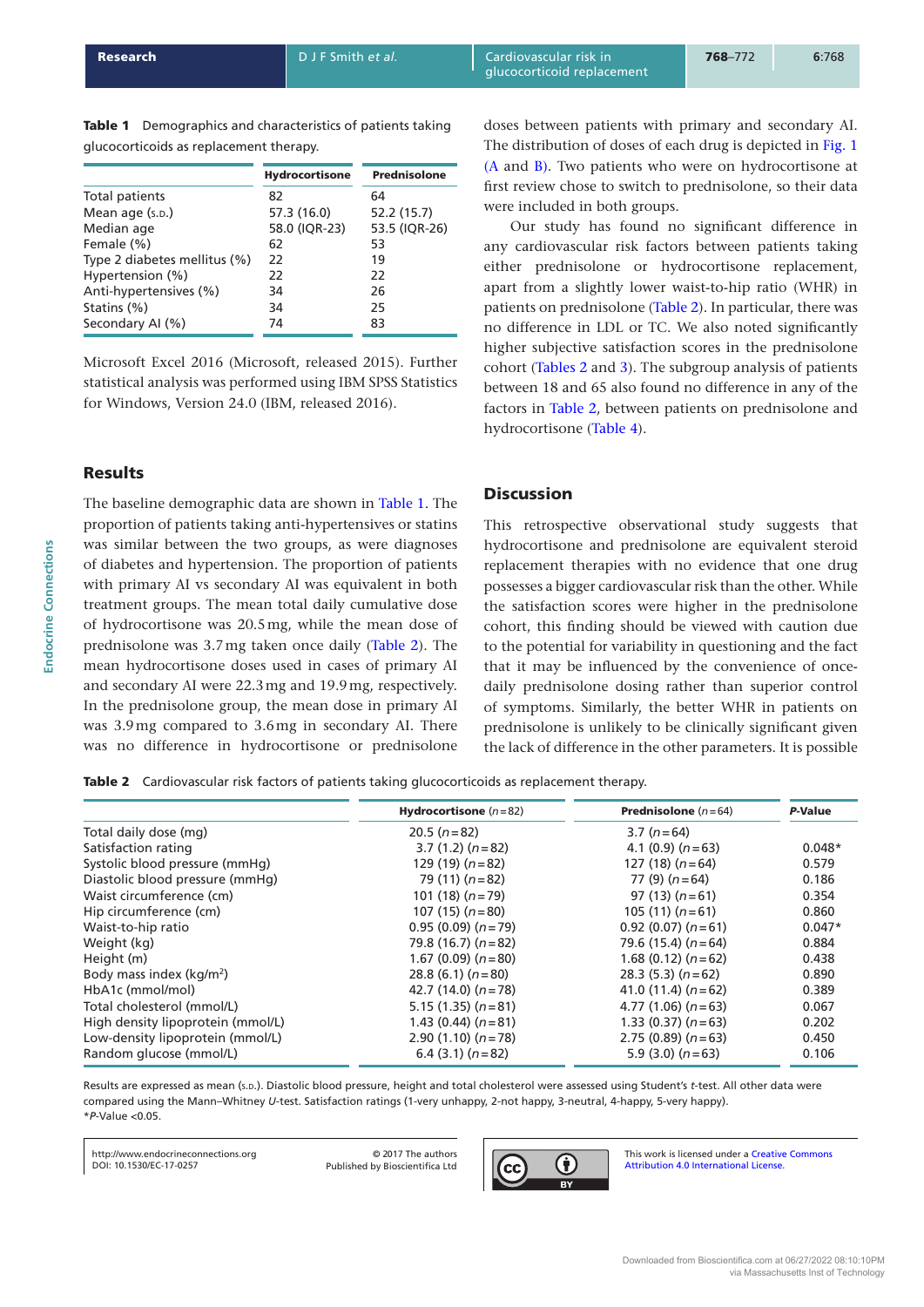<span id="page-3-0"></span>

#### Figure 1

Frequency of the daily doses of replacement therapy taken by patients. (A) Total daily hydrocortisone dose by patients with primary and secondary AIs. (B) Daily dose of prednisolone taken by patients with primary and secondary AIs.

that patients on hydrocortisone have been on this replacement longer than those on prednisolone. As we have only been using prednisolone at our centre since 2014, long-term effects may be yet to develop.

The comparison of the two drugs in glucocorticoid replacement is a relatively unexplored area, although a cross-sectional study in 2008 showed no difference

Table 3 Satisfaction ratings (1-very unhappy, 2-not happy, 3-neutral, 4-happy, 5-very happy).

| Hydrocortisone<br>$(n=82)$ | Prednisolone<br>$(n=63)$ |
|----------------------------|--------------------------|
| 58                         | 73                       |
| 16                         |                          |
|                            |                          |

[DOI: 10.1530/EC-17-0257](http://dx.doi.org/10.1530/EC-17-0257) http://www.endocrineconnections.org © 2017 The authors

Published by Bioscientifica Ltd

in subjective health status between 409 patients taking either prednisolone or hydrocortisone replacement ([20](#page-6-0)). A more recent study also found no significant differences in the common side effects of glucocorticoids (blood pressure, HbA1c, BMI, WHR) [\(19](#page-5-18)), although in a subgroup of patients, higher LDL and TC levels were found in individuals taking prednisolone. It was concluded that individuals taking prednisolone therefore had a higher relative cardiovascular risk. Most patients were, however, receiving an excess of prednisolone (5–6mg), and the data for this parameter were incomplete, being derived from only 31 patients. Furthermore, the data were collected from different centres across Europe creating exposure to confounding factors such as patient groups in one country on one drug being compared with a group elsewhere on a different drug. This was seen in a cross-sectional study comparing the two steroids, where patients in West Germany were largely treated with hydrocortisone, while those in East Germany were taking prednisolone [\(20](#page-6-0)). Each group will be subject to their own genotypic, phenotypic and socioeconomic influences, and consequently the results may be confounded by external factors such as genetics, wealth and standards of healthcare. We were able to minimise such variance by examining a homogeneous population who attend the pituitary or adrenal services at Imperial College Healthcare NHS Trust in London. We were also able to obtain a more complete set of data with a similar number of patients on each drug, allowing for a more objective comparison, and had values for the majority of patients in all parameters which we sought to measure. Using the same parameters as Quinkler and coworkers ([19](#page-5-18)) in a more homogenous population, we have not observed the same significant differences in TC or LDL and consequent relative cardiovascular risk.

An important issue raised by our study and the one conducted by Quinkler and coworkers [\(19](#page-5-18)) is that of glucocorticoid dosing. The discovery of glucocorticoids in the 1940s converted conditions such as Addison's disease and many autoimmune diseases into conditions that were no longer rapidly fatal ([21\)](#page-6-1). Doctors have tended to over-prescribe steroids to prevent Addisonian crises without recognising the side effects of the excess [\(6\)](#page-5-5). However, we now see an increased risk of cardiovascular death in hypoadrenal patients, probably due to excess cortisol administration, and consequently there has been a fall in the average dose of hydrocortisone prescribed. The guidelines from the endocrine society are to prescribe 3–5 mg of prednisolone daily ([2](#page-5-1)), but it is likely that prednisolone is still prescribed to excess [\(22](#page-6-2)) as it has been found to

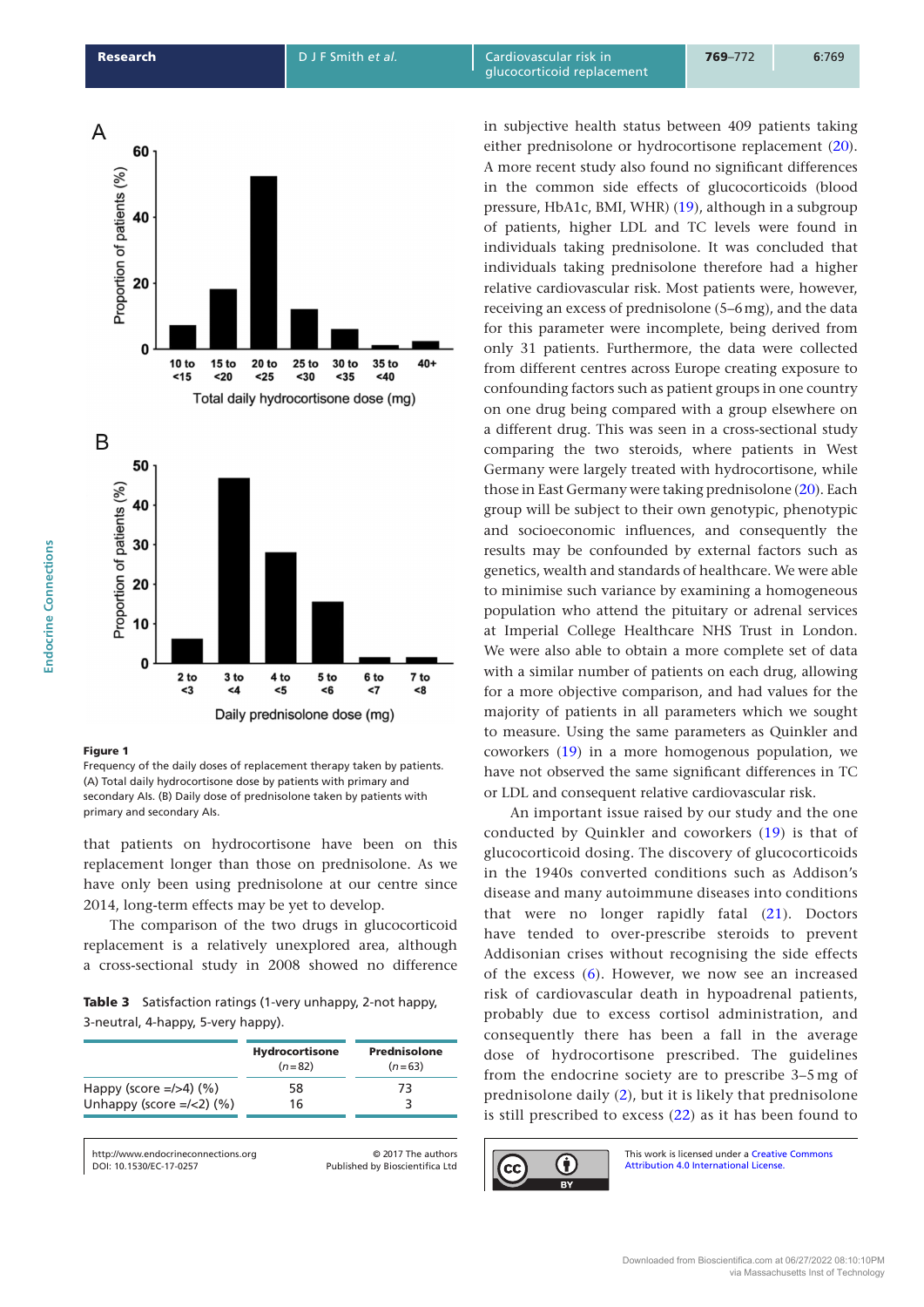<span id="page-4-0"></span>

| Research | D J F Smith et al. | <b>Cardiovascular risk in</b><br>qlucocorticoid replacement | $770 - 772$ | 6:770 |
|----------|--------------------|-------------------------------------------------------------|-------------|-------|
|          |                    |                                                             |             |       |

| Table 4 Subgroup analysis involving participants between 18 and 65. |  |
|---------------------------------------------------------------------|--|
|---------------------------------------------------------------------|--|

|                                      | <b>Hydrocortisone</b> $(n=55)$ | <b>Prednisolone</b> $(n=49)$ | P-Value |
|--------------------------------------|--------------------------------|------------------------------|---------|
| Mean age                             | 48.7 (11.7)                    | 45.9 (12.0)                  |         |
| Median age                           | 52 (IOR-21.5)                  | 47 (IOR-17.0)                |         |
| Total daily dose (mg)                | $21.2$ (5.9) ( $n = 55$ )      | $3.7(1.0)(n=49)$             |         |
| Satisfaction rating                  | $3.7(1.3)(n=55)$               | 4.0 $(0.9)$ $(n=49)$         | 0.200   |
| Systolic blood pressure (mmHg)       | $124(17)(n=55)$                | 122 $(14)(n=49)$             | 0.483   |
| Diastolic blood pressure (mmHg)      | $80(11)(n=55)$                 | 76 $(9)$ $(n=49)$            | 0.094   |
| Waist circumference (cm)             | 100 $(20)$ $(n=54)$            | $95(14)(n=47)$               | 0.509   |
| Hip circumference (cm)               | 108 $(17)(n=54)$               | 104 (10) $(n=47)$            | 0.638   |
| Waist-to-hip ratio                   | $0.93(0.10)(n=54)$             | $0.91(0.08)(n=47)$           | 0.210   |
| Weight (kg)                          | $80.7(17.6)(n=55)$             | $81.2(16.3)(n=49)$           | 0.656   |
| Height (m)                           | 1.67 (0.08) $(n=54)$           | 1.70 $(0.12)$ $(n=48)$       | 0.119   |
| Body mass index (kg/m <sup>2</sup> ) | 29.2 (6.9) $(n=54)$            | 28.1 $(5.8)$ $(n=48)$        | 0.608   |
| HbA1c (mmol/mol)                     | 43.5 (16.5) $(n=53)$           | $38.3(8.3)(n=49)$            | 0.211   |
| Total cholesterol (mmol/L)           | 5.29 $(1.36)$ $(n=54)$         | 4.88 $(1.11)$ $(n=49)$       | 0.101   |
| High density lipoprotein (mmol/L)    | 1.47 $(0.45)$ $(n=54)$         | $1.33(0.38)(n=49)$           | 0.127   |
| Low-density lipoprotein (mmol/L)     | $3.05(1.14)(n=52)$             | $2.90(0.88)(n=49)$           | 0.453   |
| Random glucose (mmol/L)              | $6.3(3.3)(n=55)$               | $5.5(2.8)(n=49)$             | 0.104   |

Results are expressed as mean (s.D.) unless otherwise stated. Systolic blood pressure, diastolic blood pressure, height and total cholesterol were assessed using Student's *t*-test. All other data were compared using the Mann–Whitney *U*-test. Satisfaction ratings (1-very unhappy, 2-not happy, 3-neutral, 4-happy, 5-very happy).

have a potency between six and eight times higher than hydrocortisone [\(23](#page-6-3)). At our centre, we have been using low-dose prednisolone as our standard glucocorticoid replacement since 2014. Dosing regimens are guided using serum 8-hour prednisolone trough levels, which has resulted in our finding that low-dose replacement of 2–4 mg once daily is appropriate for most patients, and that 5 mg is excessive [\(http://www.imperialendo.com/](http://www.imperialendo.com/prednisolone) [prednisolone](http://www.imperialendo.com/prednisolone), accessed 28th July 2017) ([15\)](#page-5-14). The doses of glucocorticoids in this study are more equivalent to physiological requirements than those used by Quinkler and coworkers whose patients were mostly taking 5 mg daily [\(19](#page-5-18)).

**Endocrine Connections**

**Endocrine Connections** 

Hydrocortisone is the native hormone cortisol, whereas prednisolone is an analogue with a double bond between positions 1 and 2  $(24, 25)$  $(24, 25)$  $(24, 25)$  $(24, 25)$  (Fig. 2). The use of analogues in replacement therapy is well established in modern medicine, with fludrocortisone and insulin analogues (such as insulin glargine) commonly used due to their longer half-life in comparison with native hormones. Using prednisolone in replacement therapy should have the same benefit, as the increased binding and slower dissociation [\(4](#page-5-3)) may reduce the risk of Addisonian crises. Hydrocortisone usage can be associated with peak levels above physiological requirements and troughs below them [\(11\)](#page-5-10).



**CC** 

[DOI: 10.1530/EC-17-0257](http://dx.doi.org/10.1530/EC-17-0257)

Published by Bioscientifica Ltd

Attribution 4.0 International License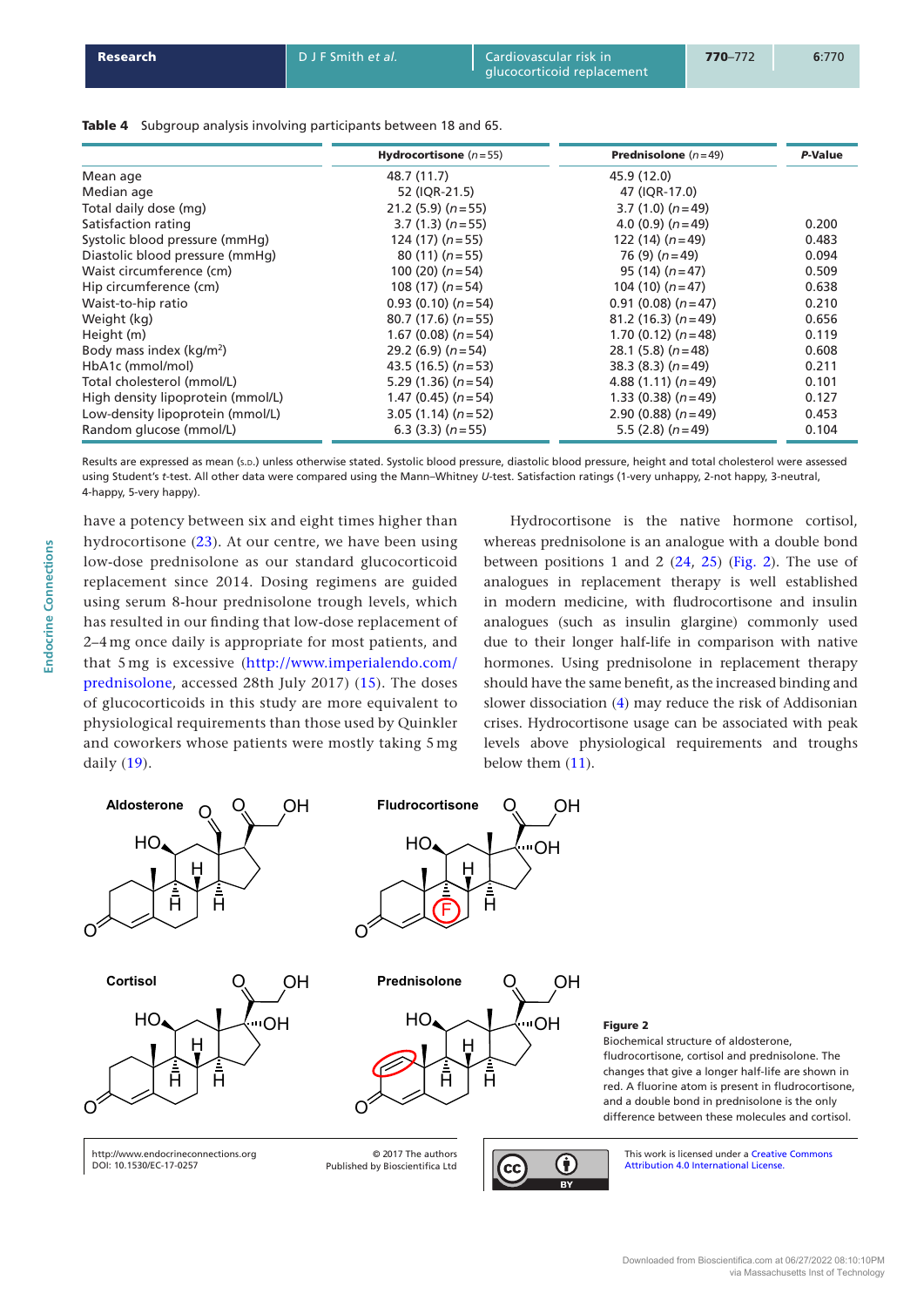**Research Communist Communist Communist Communist Communist Cardiovascular risk in** glucocorticoid replacement

In view of the longer duration of action and the ease of administration, we have been using low-dose prednisolone as our standard glucocorticoid replacement. Our findings of a similarity in side effect profiles reaffirm our preference, although these results should be interpreted with caution in view of the fact that this is a retrospective study. Blood pressure was measured at a single time point in the outpatient clinic, potentially missing the nocturnal blood pressure dip as assessed by ambulatory blood pressure monitoring. Furthermore, data were not collected to exclude participants with a familial tendency for dyslipidaemia or dysglycaemia, and analysis was not corrected for lipid lowering medication or anti-diabetic medication. A double-blind randomised controlled trial is required in order to determine whether there is any statistically significant difference in the prevalence of adverse effects of the two glucocorticoids. In the absence of evidence demonstrating superiority of one treatment above another, it is the opinion of the authors that individuals with AI should be commenced on prednisolone 3–4mg daily, and the dose adjusted with 8-h prednisolone levels and day curves [\(15\)](#page-5-14).

#### **Declaration of interest**

The authors declare that there is no conflict of interest that could be perceived as prejudicing the impartiality of the research reported.

#### **Funding**

This work did not receive any specific grant from any funding agency in the public, commercial or not-for-profit sector.

#### **References**

- <span id="page-5-0"></span>1 Arlt W, Allolio B, Bidlingmaier F, Klingmuller D, Bengtsson B & Ohnhaus E. Adrenal insufficiency. *Lancet* 2003 **361** 1881–1893. [\(doi:10.1016/S0140-6736\(03\)13492-7\)](http://dx.doi.org/10.1016/S0140-6736(03)13492-7)
- <span id="page-5-1"></span>2 Bornstein SR, Allolio B, Arlt W, Barthel A, Don-Wauchope A, Hammer GD, Husebye ES, Merke DP, Murad MH, Stratakis CA & Torpy DJ. Diagnosis and treatment of primary adrenal insufficiency: an endocrine society clinical practice guideline. *Journal of Clinical Endocrinology and Metabolism* 2016 **101** 364–389. [\(doi:10.1210/](http://dx.doi.org/10.1210/jc.2015-1710) [jc.2015-1710\)](http://dx.doi.org/10.1210/jc.2015-1710)
- <span id="page-5-2"></span>3 Lan NC, Graham B, Bartter FC & Baxter JD. Binding of steroids to mineralocorticoid receptors: implications for in vivo occupancy by glucocorticoids. *Journal of Clinical Endocrinology and Metabolism* 1982 **54** 332–342. [\(doi:10.1210/jcem-54-2-332\)](http://dx.doi.org/10.1210/jcem-54-2-332)
- <span id="page-5-3"></span>4 Stavreva DA, Wiench M, John S, Conway-Campbell BL, McKenna MA, Pooley JR, Johnson TA, Voss TC, Lightman SL & Hager GL. Ultradian hormone stimulation induces glucocorticoid receptor-mediated pulses of gene transcription. *Nature Cell Biology* 2009 **11** 1093–1102 [\(doi:10.1038/ncb1922\)](http://dx.doi.org/10.1038/ncb1922)
- <span id="page-5-4"></span>5 Chrousos GP. Editorial: ultradian, circadian, and stress-related hypothalamic-pituitary-adrenal axis activity – a dynamic digital-toanalog modulation. *Endocrinology* 1998 **139** 437–440. [\(doi:10.1210/](http://dx.doi.org/10.1210/endo.139.2.5857) [endo.139.2.5857\)](http://dx.doi.org/10.1210/endo.139.2.5857)

[DOI: 10.1530/EC-17-0257](http://dx.doi.org/10.1530/EC-17-0257) http://www.endocrineconnections.org © 2017 The authors

Published by Bioscientifica Ltd

- <span id="page-5-5"></span>6 Behan LA, Carmody D, Rogers B, Hannon MJ, Davenport C, Tormey W, Smith D, Thompson CJ, Stanton A & Agha A. Lowdose hydrocortisone replacement is associated with improved arterial stiffness index and blood pressure dynamics in severely adrenocorticotrophin-deficient hypopituitary male patients. *European Journal of Endocrinology* 2016 **174** 791–799. [\(doi:10.1530/](http://dx.doi.org/10.1530/EJE-15-1187) [EJE-15-1187\)](http://dx.doi.org/10.1530/EJE-15-1187)
- <span id="page-5-6"></span>7 Sherlock M, Reulen RC, Alonso AA, Ayuk J, Clayton RN, Sheppard MC, Hawkins MM, Bates AS & Stewart PM. ACTH deficiency, higher doses of hydrocortisone replacement, and radiotherapy are independent predictors of mortality in patients with acromegaly. *Journal of Clinical Endocrinology and Metabolism* 2009 **94** 4216–4223. [\(doi:10.1210/jc.2009-1097\)](http://dx.doi.org/10.1210/jc.2009-1097)
- <span id="page-5-7"></span>8 Johannsson G, Nilsson AG, Bergthorsdottir R, Burman P, Dahlqvist P, Ekman B, Engstrom BE, Olsson T, Ragnarsson O, Ryberg M, *et al*. Improved cortisol exposure-time profile and outcome in patients with adrenal insufficiency: a prospective randomized trial of a novel hydrocortisone dual-release formulation. *Journal of Clinical Endocrinology and Metabolism* 2012 **97** 473–481. [\(doi:10.1210/jc.2011-1926\)](http://dx.doi.org/10.1210/jc.2011-1926)
- <span id="page-5-8"></span>9 Whitaker M, Debono M, Huatan H, Merke D, Arlt W & Ross RJ. An oral multiparticulate, modified-release, hydrocortisone replacement therapy that provides physiological cortisol exposure. *Clinical Endocrinology* 2014 **80** 554–561. [\(doi:10.1111/cen.12316\)](http://dx.doi.org/10.1111/cen.12316)
- <span id="page-5-9"></span>10 Oksnes M, Bjornsdottir S, Isaksson M, Methlie P, Carlsen S, Nilsen RM, Broman JE, Triebner K, Kampe O, Hulting AL, *et al*. Continuous subcutaneous hydrocortisone infusion versus oral hydrocortisone replacement for treatment of Addison's disease: a randomized clinical trial. *Journal of Clinical Endocrinology and Metabolism* 2014 **99** 1665–1674. [\(doi:10.1210/jc.2013-4253\)](http://dx.doi.org/10.1210/jc.2013-4253)
- <span id="page-5-10"></span>11 Simon N, Castinetti F, Ouliac F, Lesavre N, Brue T & Oliver C. Pharmacokinetic evidence for suboptimal treatment of adrenal insufficiency with currently available hydrocortisone tablets. *Clinical Pharmacokinetics* 2010 **49** 455–463. [\(doi:10.2165/11531290-](http://dx.doi.org/10.2165/11531290-000000000-00000) [000000000-00000\)](http://dx.doi.org/10.2165/11531290-000000000-00000)
- <span id="page-5-11"></span>12 Debono M & Ross RJ. What is the best approach to tailoring hydrocortisone dose to meet patient needs in 2012? *Clinical Endocrinology* 2013 **78** 659–664. [\(doi:10.1111/cen.12117\)](http://dx.doi.org/10.1111/cen.12117)
- <span id="page-5-12"></span>13 Debono M, Bradburn M, Bull M, Harrison B, Ross RJ & Newell-Price J. Cortisol as a marker for increased mortality in patients with incidental adrenocortical adenomas. *Journal of Clinical Endocrinology and Metabolism* 2014 **99** 4462–4470. [\(doi:10.1210/jc.2014-3007\)](http://dx.doi.org/10.1210/jc.2014-3007)
- <span id="page-5-13"></span>14 Tauchmanova L, Rossi R, Biondi B, Pulcrano M, Nuzzo V, Palmieri EA, Fazio S & Lombardi G. Patients with subclinical Cushing's syndrome due to adrenal adenoma have increased cardiovascular risk. *Journal of Clinical Endocrinology and Metabolism* 2002 **87** 4872–4878. [\(doi:10.1210/jc.2001-011766\)](http://dx.doi.org/10.1210/jc.2001-011766)
- <span id="page-5-14"></span>15 Williams EL, Choudhury S, Tan T & Meeran K. Prednisolone replacement therapy mimics the circadian rhythm more closely than other glucocorticoids. *Journal of Applied Laboratory Medicine* 2016 **1** 152–161. [\(doi:10.1373/jalm.2016.020206\)](http://dx.doi.org/10.1373/jalm.2016.020206)
- <span id="page-5-15"></span>16 Huseman CA, Varma MM, Blizzard RM & Johanson A. Treatment of congenital virilizing adrenal hyperplasia patients with single and multiple daily doses of prednisone. *Journal of Pediatrics* 1977 **90** 538–542. [\(doi:10.1016/S0022-3476\(77\)80362-4\)](http://dx.doi.org/10.1016/S0022-3476(77)80362-4)
- <span id="page-5-16"></span>17 Howlett TA. An assessment of optimal hydrocortisone replacement therapy. *Clinical Endocrinology* 1997 **46** 263–268. [\(doi:10.1046/j.1365-](http://dx.doi.org/10.1046/j.1365-2265.1997.1340955.x) [2265.1997.1340955.x\)](http://dx.doi.org/10.1046/j.1365-2265.1997.1340955.x)
- <span id="page-5-17"></span>18 Bergthorsdottir R, Leonsson-Zachrisson M, Oden A & Johannsson G. Premature mortality in patients with Addison's disease: a populationbased study. *Journal of Clinical Endocrinology and Metabolism* 2006 **91** 4849–4853. [\(doi:10.1210/jc.2006-0076\)](http://dx.doi.org/10.1210/jc.2006-0076)
- <span id="page-5-18"></span>19 Quinkler M, Ekman B, Marelli C, Uddin S, Zelissen P & Murray RD. Prednisolone is associated with a worse lipid profile than hydrocortisone in patients with adrenal insufficiency. *Endocrine Connections* 2017 **6** 1–8. [\(doi:10.1530/EC-16-0081\)](http://dx.doi.org/10.1530/EC-16-0081)